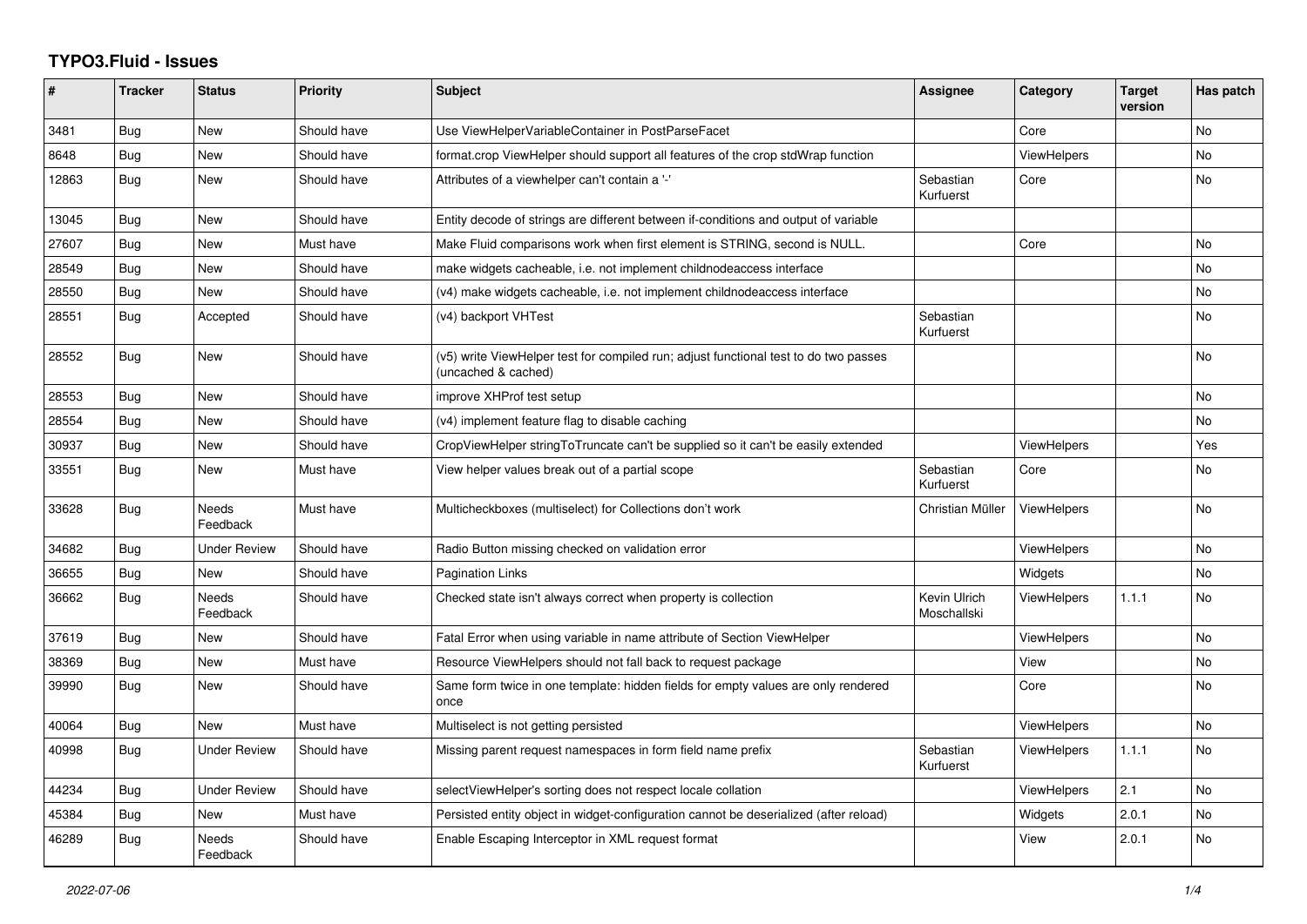| #     | <b>Tracker</b> | <b>Status</b>       | <b>Priority</b> | <b>Subject</b>                                                                       | <b>Assignee</b>             | Category    | <b>Target</b><br>version | Has patch |
|-------|----------------|---------------------|-----------------|--------------------------------------------------------------------------------------|-----------------------------|-------------|--------------------------|-----------|
| 47006 | Bug            | <b>Under Review</b> | Should have     | widget identifier are not unique                                                     |                             |             |                          | <b>No</b> |
| 49038 | Bug            | New                 | Must have       | form.select does not select the first item if prependOptionValue is used             |                             |             |                          | No        |
| 49600 | Bug            | <b>New</b>          | Should have     | f:form tag shown as a HTML on frontend                                               |                             | ViewHelpers |                          | No        |
| 50888 | <b>Bug</b>     | <b>Under Review</b> | Should have     | WSOD by changing name of section and if Fluid caches are generated                   |                             |             |                          | <b>No</b> |
| 51239 | Bug            | <b>Under Review</b> | Must have       | AbstractViewHelper use incorrect method signature for "\$this->systemLogger->log()"  | Adrian Föder                | Core        |                          | Yes       |
| 52419 | Bug            | New                 | Should have     | Wrong PHPDocs notation for default value inline f:translate viewhelper               |                             |             | 2.0                      | <b>No</b> |
| 52536 | Bug            | <b>Under Review</b> | Should have     | Errorclass not set if no property-attribute set                                      |                             |             |                          |           |
| 52591 | Bug            | New                 | Should have     | The Pagination Widget broken for joined objects                                      |                             |             |                          | No        |
| 53806 | Bug            | <b>Under Review</b> | Should have     | Paginate widget maximumNumberOfLinks rendering wrong number of links                 | Bastian<br>Waidelich        | Widgets     |                          | No        |
| 54284 | Bug            | <b>New</b>          | Should have     | Default Option for Switch/Case VH                                                    |                             | ViewHelpers |                          | <b>No</b> |
| 55008 | Bug            | <b>Under Review</b> | Should have     | Interceptors should be used in Partials                                              | Christian Müller            |             |                          | No        |
| 57885 | Bug            | New                 | Must have       | Inputs are cleared from a second form if the first form produced a vallidation error |                             |             |                          | No        |
| 58862 | Bug            | Needs<br>Feedback   | Should have     | FormViewHelper doesn't accept NULL as value for \$arguments                          | <b>Bastian</b><br>Waidelich | ViewHelpers |                          | Yes       |
| 58921 | Bug            | New                 | Should have     | f:form.* VHs crash if NOT inside f:form but followed by f:form                       |                             |             |                          | <b>No</b> |
| 58983 | Bug            | New                 | Should have     | format.date does not respect linebreaks and throws exception                         |                             |             |                          | No        |
| 59057 | Bug            | <b>Under Review</b> | Must have       | Hidden empty value fields shoud be disabled when related field is disabled           | Bastian<br>Waidelich        | ViewHelpers |                          | No        |
| 60856 | Bug            | <b>New</b>          | Must have       | Target attribute not supported by the form viewhelper                                |                             | ViewHelpers |                          | Yes       |
| 65424 | Bug            | <b>Under Review</b> | Should have     | SelectViewHelper must respect option(Value Label)Field for arrays                    |                             | ViewHelpers |                          | No        |
| 1907  | Feature        | New                 | Could have      | Default values for view helpers based on context                                     |                             | Core        |                          |           |
| 3291  | Feature        | Needs<br>Feedback   | Should have     | Cacheable viewhelpers                                                                |                             |             |                          | <b>No</b> |
| 3725  | Feature        | <b>New</b>          | Could have      | <b>CSS Engine</b>                                                                    | Christian Müller            | ViewHelpers |                          | <b>No</b> |
| 4704  | Feature        | New                 | Should have     | Improve parsing exception messages                                                   |                             | Core        |                          |           |
| 5933  | Feature        | Accepted            | Should have     | Optional section rendering                                                           | Sebastian<br>Kurfuerst      | ViewHelpers |                          | No        |
| 7608  | Feature        | New                 | Could have      | Configurable shorthand/object accessor delimiters                                    |                             | Core        |                          | Yes       |
| 8989  | Feature        | Needs<br>Feedback   | Could have      | Search path for fluid template files                                                 |                             | View        |                          | No        |
| 9005  | Feature        | Accepted            | Could have      | Fluid Template Analyzer (FTA)                                                        | Sebastian<br>Kurfuerst      |             |                          |           |
| 9514  | Feature        | New                 | Should have     | Support explicit Array Arguments for ViewHelpers                                     |                             |             |                          |           |
| 10472 | Feature        | New                 | Could have      | Fluid Standalone distribution                                                        |                             | Core        |                          | No        |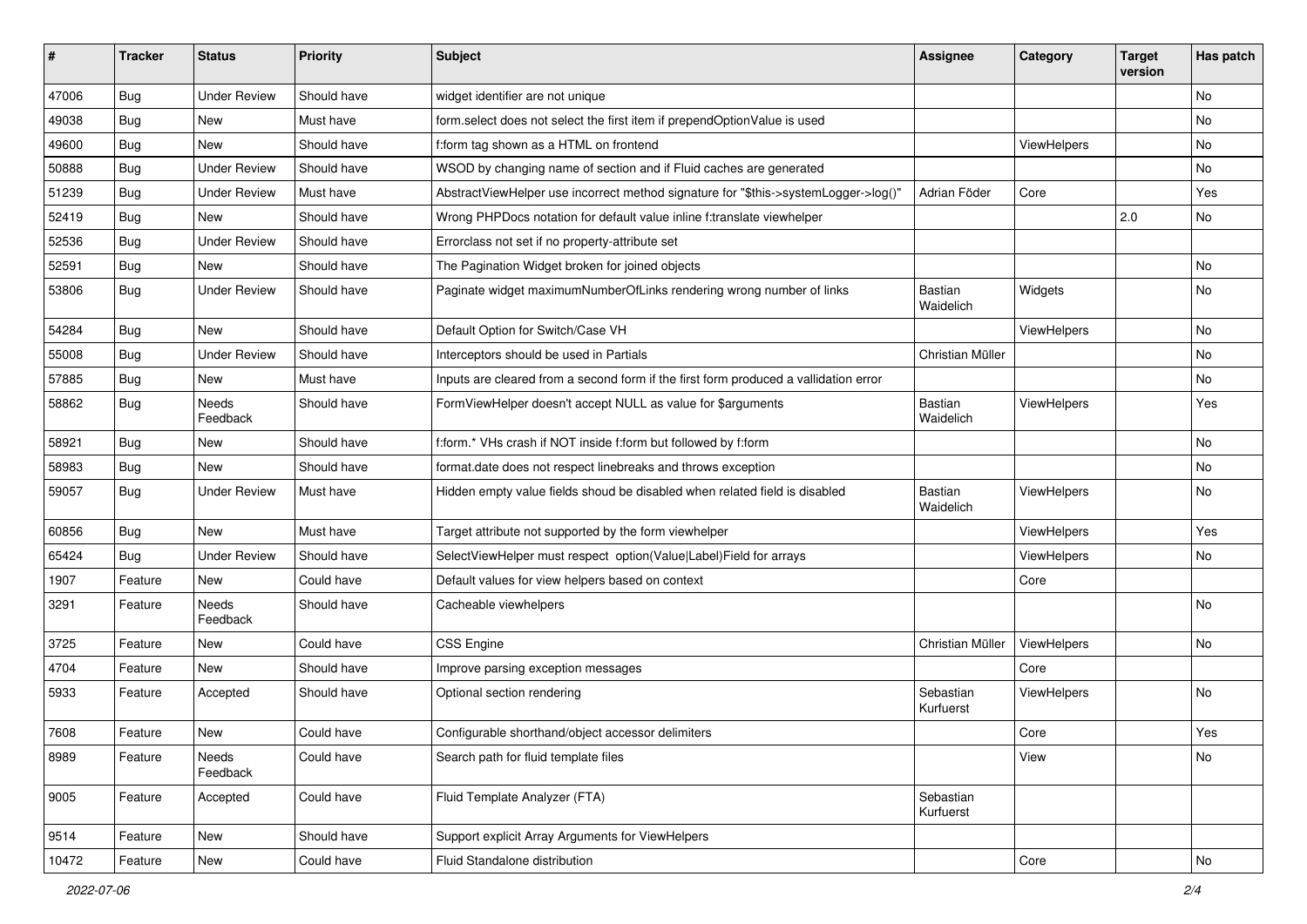| $\#$  | <b>Tracker</b> | <b>Status</b>       | <b>Priority</b> | <b>Subject</b>                                                                                       | <b>Assignee</b>       | Category    | <b>Target</b><br>version | Has patch |
|-------|----------------|---------------------|-----------------|------------------------------------------------------------------------------------------------------|-----------------------|-------------|--------------------------|-----------|
| 30555 | Feature        | New                 | Could have      | Make TagBuilder more extensible                                                                      |                       | Core        |                          | <b>No</b> |
| 31955 | Feature        | New                 | Should have     | f:uri.widget                                                                                         |                       | Widgets     |                          | No        |
| 33215 | Feature        | New                 | Should have     | RFC: Dynamic values in ObjectAccess paths                                                            |                       |             |                          | No        |
| 33394 | Feature        | Needs<br>Feedback   | Should have     | Logical expression parser for BooleanNode                                                            | <b>Tobias Liebig</b>  | Core        |                          | No        |
| 36410 | Feature        | New                 | Should have     | Allow templates to send arguments back to layout                                                     |                       | ViewHelpers |                          | No        |
| 36559 | Feature        | New                 | Could have      | New widget progress bar                                                                              |                       |             |                          | Yes       |
| 37095 | Feature        | New                 | Should have     | It should be possible to set a different template on a Fluid TemplateView inside an<br>action        | Christopher<br>Hlubek |             |                          | No        |
| 38130 | Feature        | New                 | Should have     | Checkboxes and multiple select fields should have an assignable default value                        |                       |             |                          | No        |
| 39936 | Feature        | New                 | Should have     | registerTagAttribute should handle default values                                                    |                       | ViewHelpers |                          | No        |
| 40081 | Feature        | New                 | Should have     | Allow assigned variables as keys in arrays                                                           |                       |             |                          | No        |
| 42397 | Feature        | New                 | Should have     | Missing viewhelper for general links                                                                 |                       |             |                          | No        |
| 43346 | Feature        | <b>Under Review</b> | Should have     | Allow property mapping configuration via template                                                    | Karsten<br>Dambekalns | ViewHelpers | 2.1                      | No        |
| 45153 | Feature        | New                 | Should have     | f:be.menus.actionMenuItem - Detection of the current select option is insufficient                   |                       |             |                          | No        |
| 45345 | Feature        | Needs<br>Feedback   | Should have     | Easy to use comments for fluid that won't show in output                                             |                       |             |                          |           |
| 46257 | Feature        | <b>Under Review</b> | Should have     | Add escape sequence support for Fluid                                                                |                       | Core        |                          | No        |
| 46545 | Feature        | New                 | Should have     | Better support for arrays in options of SelectViewHelper                                             |                       |             |                          | No        |
| 48355 | Feature        | New                 | Could have      | Assign output of viewhelper to template variable for further processing.                             |                       |             |                          |           |
| 49756 | Feature        | <b>Under Review</b> | Should have     | Select values by array key in checkbox viewhelper                                                    |                       |             |                          | No        |
| 51100 | Feature        | New                 | Must have       | Links with absolute URI should have the option of URI Scheme                                         |                       | ViewHelpers |                          | No        |
| 51277 | Feature        | New                 | Should have     | ViewHelper context should be aware of actual file occurrence                                         |                       |             |                          | No        |
| 52640 | Feature        | <b>Under Review</b> | Should have     | Create an UnlessViewHelper as opposite to the IfViewHelper                                           | Marc Neuhaus          |             |                          | No        |
| 60003 | Feature        | New                 | Should have     | Add required-Attribute to f:form.password                                                            |                       | ViewHelpers |                          | No        |
| 60181 | Feature        | New                 | Could have      | Caching mechanism for Fluid Views/Templates                                                          |                       | View        |                          | No        |
| 60271 | Feature        | New                 | Should have     | Paginate viewhelper, should also support arrays                                                      |                       |             |                          | No        |
| 62346 | Feature        | New                 | Could have      | f:comment should have high precende                                                                  |                       | Core        | 3.x                      | No        |
| 5636  | Task           | <b>Under Review</b> | Must have       | Form_RadioViewHelper and CheckBoxViewHelper miss check for existing object<br>before it is accessed. |                       |             |                          | No        |
| 8491  | Task           | Needs<br>Feedback   | Should have     | link.action and uri.action differ in absolute argument                                               | Karsten<br>Dambekalns | ViewHelpers |                          | No        |
| 9950  | Task           | New                 | Should have     | Binding to nested arrays impossible for form-elements                                                |                       | ViewHelpers |                          |           |